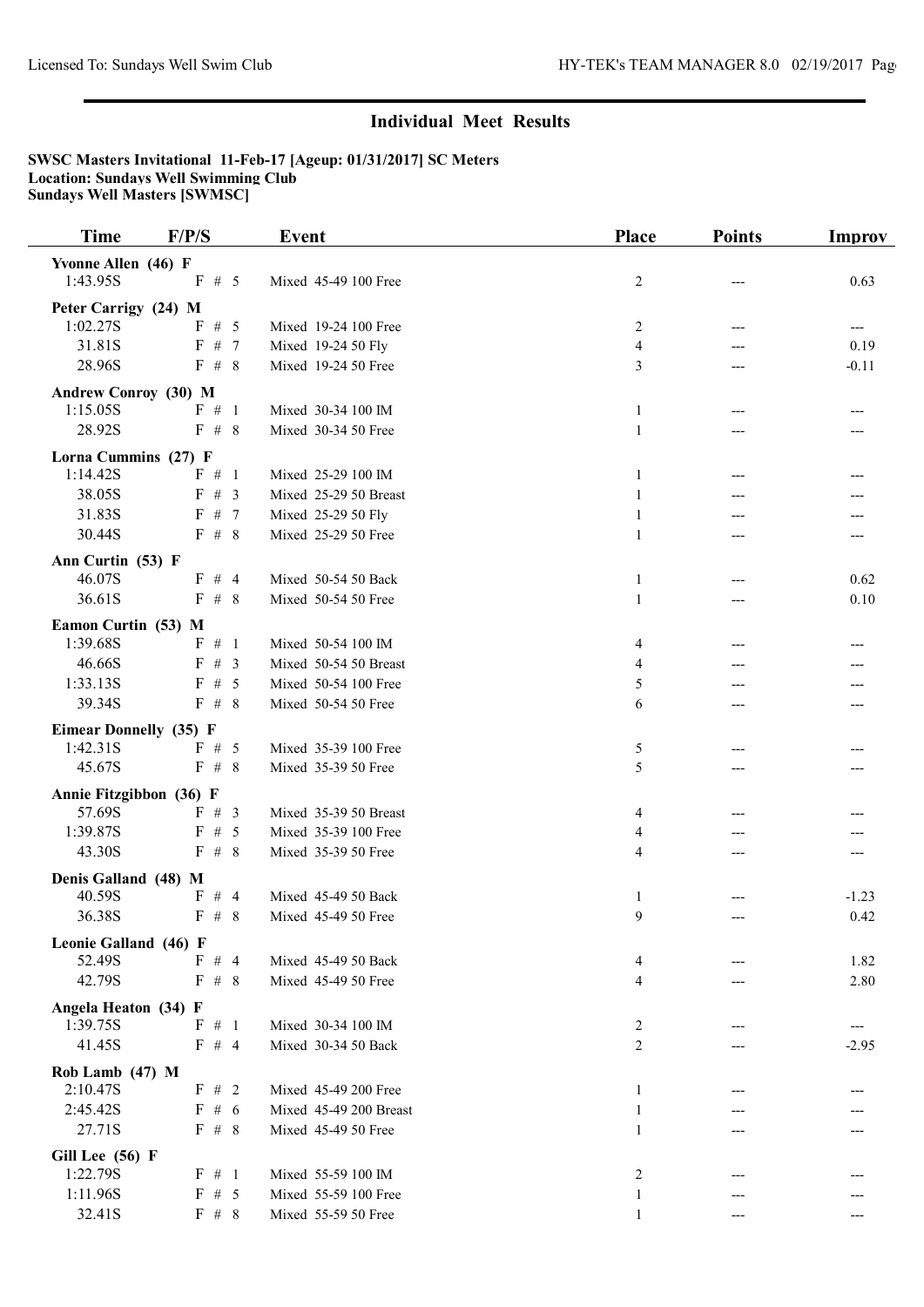| <b>Time</b>                      | F/P/S                     | <b>Event</b>           | <b>Place</b> | <b>Points</b> | <b>Improv</b> |
|----------------------------------|---------------------------|------------------------|--------------|---------------|---------------|
| Neil Manley (59) M               |                           |                        |              |               |               |
| 40.39S                           | F # 4                     | Mixed 55-59 50 Back    | $\mathbf{1}$ |               |               |
| 33.21S                           | F # 8                     | Mixed 55-59 50 Free    | $\mathbf{1}$ |               |               |
| Ray Mc Ardle (48) M              |                           |                        |              |               |               |
| 1:12.34S                         | $F \# 1$                  | Mixed 45-49 100 IM     | 1            | ---           |               |
| 35.03S                           | F # 3                     | Mixed 45-49 50 Breast  | $\mathbf{1}$ |               |               |
| 31.82S                           | F # 7                     | Mixed 45-49 50 Fly     | $\mathbf{1}$ |               |               |
| Joe McAvoy (68) M                |                           |                        |              |               |               |
| 1:28.77S                         | $F \# 1$                  | Mixed 65-69 100 IM     | 1            | ---           | 2.75          |
| 46.67S                           | F # 3                     | Mixed 65-69 50 Breast  | 2            | ---           | 3.08          |
| 41.69S                           | $F \# 4$                  | Mixed 65-69 50 Back    | 1            | ---           | $-1.17$       |
| 1:17.00S                         | F # 5                     | Mixed 65-69 100 Free   | $\mathbf{1}$ |               | $-3.84$       |
| 35.58S                           | F # 7                     | Mixed 65-69 50 Fly     | $\mathbf{1}$ |               | 1.08          |
| 33.44S                           | F# 8                      | Mixed 65-69 50 Free    | $\mathbf{1}$ |               | 0.36          |
|                                  | Michael McGorry (48) M    |                        |              |               |               |
| 1:23.83S                         | $F \# 5$                  | Mixed 45-49 100 Free   | $\tau$       | ---           | 0.56          |
|                                  |                           |                        |              |               |               |
| Stella Meyler (59) F             |                           |                        |              |               |               |
| 37.76S                           | F # 7                     | Mixed 55-59 50 Fly     | 1            | ---           | $-2.65$       |
| Chris Mintern (23) M             |                           |                        |              |               |               |
| 2:05.20S                         | $F \# 2$                  | Mixed 19-24 200 Free   | 1            |               |               |
| 26.72S                           | F # 8                     | Mixed 19-24 50 Free    | $\mathbf{1}$ |               |               |
| Jamie Olden (41) M               |                           |                        |              |               |               |
| 3:02.27S                         | F#2                       | Mixed 40-44 200 Free   | 4            |               |               |
| 1:19.83S                         | F # 5                     | Mixed 40-44 100 Free   | 7            |               |               |
| 35.00S                           | F# 8                      | Mixed 40-44 50 Free    | 7            | ---           |               |
| Sheena O'Neill (33) F            |                           |                        |              |               |               |
| 1:40.63S                         | $F \# 1$                  | Mixed 30-34 100 IM     | 3            |               |               |
| 50.87S                           | $F \# 3$                  | Mixed 30-34 50 Breast  | $\mathbf{1}$ |               |               |
| 3:48.55S                         | F#6                       | Mixed 30-34 200 Breast | 1            |               |               |
| Maria O'Riordan (46) F           |                           |                        |              |               |               |
| 1:00.81S                         | F# 7                      | Mixed 45-49 50 Fly     | 5            |               | $-8.79$       |
| 45.47S                           | $F \# 8$                  | Mixed 45-49 50 Free    | 5            |               | $-3.19$       |
| Trish Ormond (53) F              |                           |                        |              |               |               |
| 56.02S                           | $F \# 3$                  | Mixed 50-54 50 Breast  | 1            |               |               |
| 52.73S                           | F# 8                      | Mixed 50-54 50 Free    | 2            |               |               |
|                                  |                           |                        |              |               |               |
| Anne O'Sullivan (48) F<br>52.81S | $F \# 3$                  | Mixed 45-49 50 Breast  | 3            |               | 1.79          |
| 53.01S                           | $F \# 4$                  | Mixed 45-49 50 Back    | 5            |               | $-0.01$       |
| 46.66S                           | $F \# 8$                  | Mixed 45-49 50 Free    | 6            |               | 1.31          |
|                                  |                           |                        |              |               |               |
|                                  | Grainne O'Sullivan (47) F |                        |              |               |               |
| 49.42S                           | F # 3                     | Mixed 45-49 50 Breast  | 2            |               | 1.58          |
| Andrew Powell (46) M             |                           |                        |              |               |               |
| 2:47.64S                         | $F \# 2$                  | Mixed 45-49 200 Free   | 4            |               |               |
| 1:17.16S                         | F # 5                     | Mixed 45-49 100 Free   | 6            |               |               |
| 44.17S                           | F # 7                     | Mixed 45-49 50 Fly     | 4            |               |               |
| 35.16S                           | F # 8                     | Mixed 45-49 50 Free    | 8            |               |               |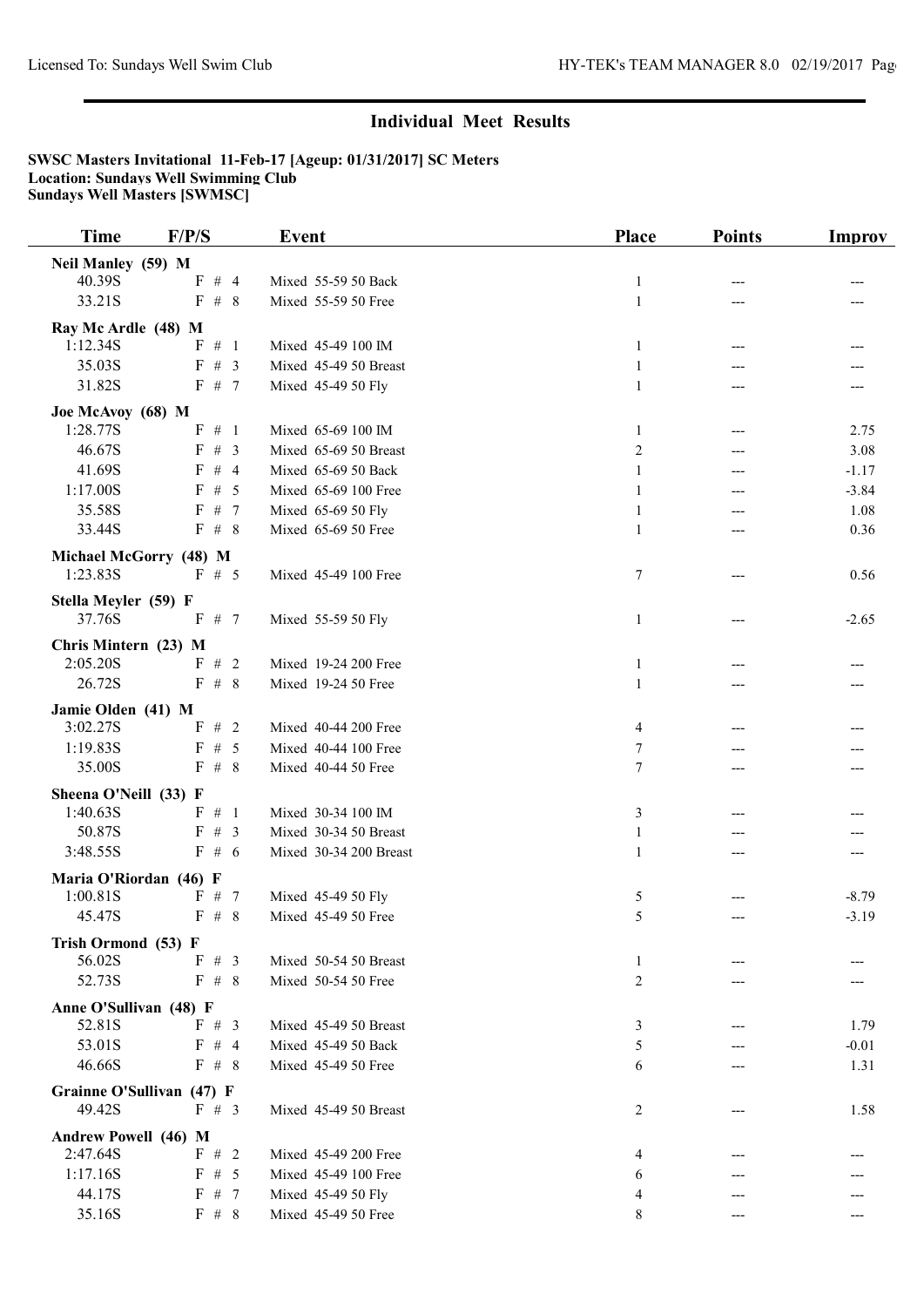| <b>Time</b>                     | F/P/S                       | <b>Event</b>           | <b>Place</b>   | <b>Points</b> | Improv  |
|---------------------------------|-----------------------------|------------------------|----------------|---------------|---------|
| <b>Margot Powell (47) F</b>     |                             |                        |                |               |         |
| 1:39.17S                        | $F \# 1$                    | Mixed 45-49 100 IM     | 3              | ---           | 2.68    |
| 43.42S                          | F # 4                       | Mixed 45-49 50 Back    | 2              | ---           | $-0.20$ |
| 42.73S                          | F # 7                       | Mixed 45-49 50 Fly     | 3              |               | 0.60    |
| Ollie Power (66) M              |                             |                        |                |               |         |
| 52.30S                          | F # 3                       | Mixed 65-69 50 Breast  | 3              | ---           | 0.32    |
| 45.22S                          | F# 8                        | Mixed 65-69 50 Free    | $\overline{2}$ |               | 1.99    |
|                                 |                             |                        |                |               |         |
| Thomas Quinn (44) M<br>2:29.90S | F#2                         | Mixed 40-44 200 Free   | 1              | ---           | 2.72    |
| 1:07.79S                        | F # 5                       | Mixed 40-44 100 Free   | 3              | ---           | 1.87    |
| 34.16S                          | F # 7                       | Mixed 40-44 50 Fly     | 1              |               | 0.68    |
| 32.43S                          | F# 8                        | Mixed 40-44 50 Free    | 6              |               | 0.99    |
|                                 |                             |                        |                |               |         |
| Elizabeth Ronayne (24) F        |                             |                        |                |               |         |
| 31.43S                          | $F \# 4$                    | Mixed 19-24 50 Back    | 1              | ---           | $-5.84$ |
| 35.15S                          | F# 7                        | Mixed 19-24 50 Fly     | $\mathbf{1}$   | ---           | 0.46    |
| Tricia Ronayne (64) F           |                             |                        |                |               |         |
| 1:11.38S                        | F # 3                       | Mixed 60-64 50 Breast  | 1              | ---           | $-0.64$ |
|                                 | Andrea Rubio Vivanco (27) F |                        |                |               |         |
| 3:12.97S                        | $F \# 2$                    | Mixed 25-29 200 Free   | 1              |               |         |
| 1:22.09S                        | F # 5                       | Mixed 25-29 100 Free   | 2              |               |         |
| 35.47S                          | F# 8                        | Mixed 25-29 50 Free    | $\overline{2}$ | ---           |         |
| Lisa Ryan (37) F                |                             |                        |                |               |         |
| 1:28.11S                        | $F \# 1$                    | Mixed 35-39 100 IM     | 1              | ---           | $-0.72$ |
| 42.96S                          | F # 3                       | Mixed 35-39 50 Breast  | 1              | ---           | 0.93    |
| 3:26.84S                        | F#6                         | Mixed 35-39 200 Breast | 1              |               | 2.16    |
| 35.53S                          | F# 8                        | Mixed 35-39 50 Free    | 2              | ---           | 0.77    |
| Colman Shanley (45) M           |                             |                        |                |               |         |
| 46.85S                          | F # 3                       | Mixed 45-49 50 Breast  | 8              |               | 0.12    |
| 3:52.40S                        | F#6                         | Mixed 45-49 200 Breast | 3              |               | $---$   |
| 38.24S                          | F# 8                        | Mixed 45-49 50 Free    | 11             |               | $-0.81$ |
|                                 |                             |                        |                |               |         |
| Michael St. Leger (59) M        | 1:34.52S F # 1              | Mixed 55-59 100 IM     | 2              |               | 0.16    |
| 41.70S                          | $F \# 3$                    | Mixed 55-59 50 Breast  | 2              |               | $-0.18$ |
| 34.57S                          | F# 8                        | Mixed 55-59 50 Free    | 2              |               | 0.40    |
|                                 |                             |                        |                |               |         |
| Angela Stubbs (58) F            |                             |                        |                |               |         |
| 1:27.48S                        | $F \# 1$                    | Mixed 55-59 100 IM     | 3              |               | ---     |
| 41.26S                          | $F \# 4$                    | Mixed 55-59 50 Back    | 2              |               | $-0.98$ |
| 34.07S                          | $F \# 8$                    | Mixed 55-59 50 Free    | 3              |               | $-0.29$ |
| Ann Toebes (49) F               |                             |                        |                |               |         |
| 59.77S                          | $F \# 3$                    | Mixed 45-49 50 Breast  | 5              |               | 1.18    |
| 53.26S                          | F# 8                        | Mixed 45-49 50 Free    | 7              |               | $-1.79$ |
| Arjan Toebes (49) M             |                             |                        |                |               |         |
| 1:27.75S                        | $F \# 1$                    | Mixed 45-49 100 IM     | 3              |               | 2.80    |
| 40.86S                          | $F \# 4$                    | Mixed 45-49 50 Back    | 2              |               | 0.98    |
| 3:26.60S                        | $F \# 6$                    | Mixed 45-49 200 Breast | 2              |               | 3.73    |